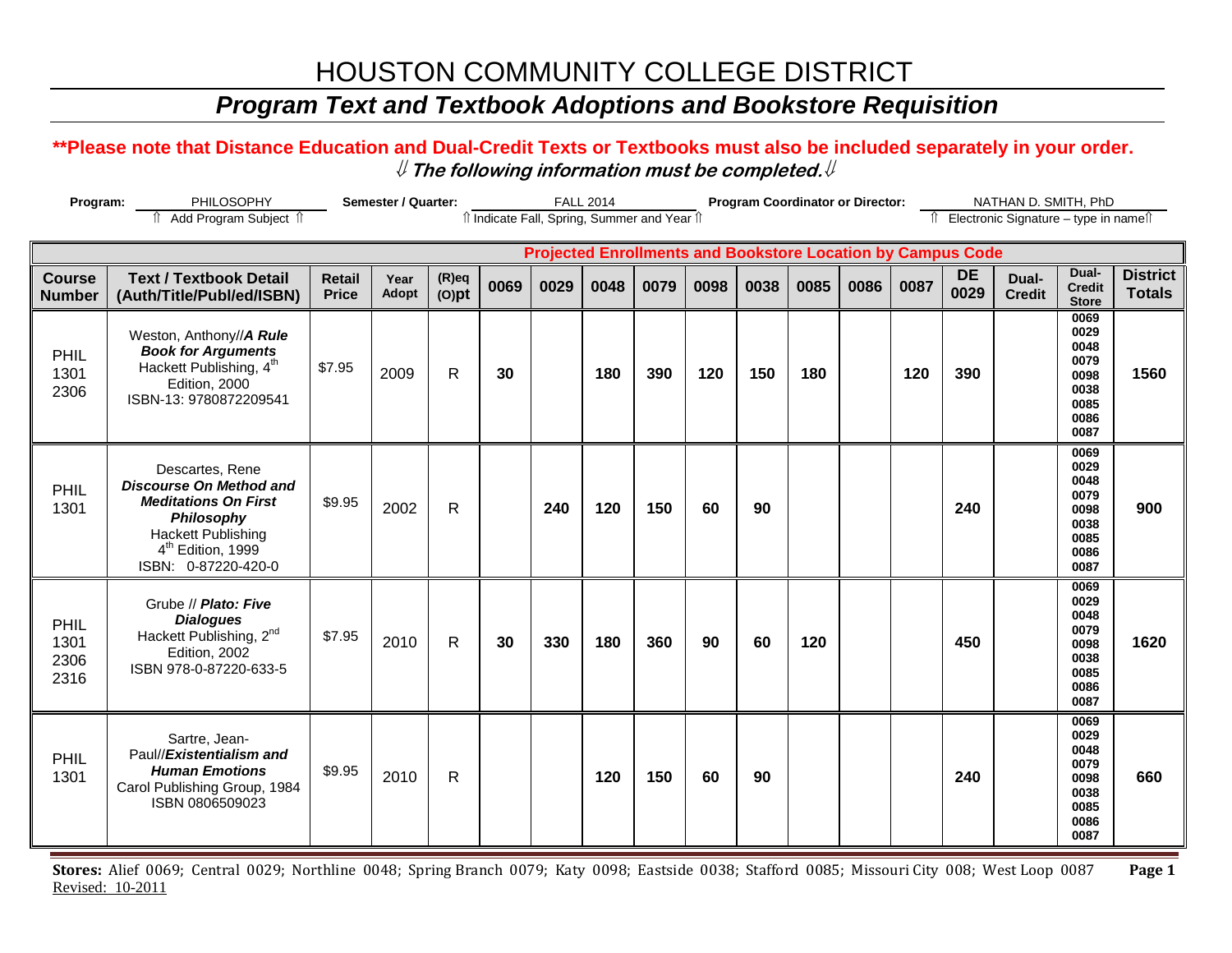## *Program Text and Textbook Adoptions and Bookstore Requisition*

#### **\*\*Please note that Distance Education and Dual-Credit Texts or Textbooks must also be included separately in your order.**  ⇓ **The following information must be completed.**⇓

| Program:                       | PHILOSOPHY                                                                                                                                                        | <b>Semester / Quarter:</b>    |               |                      | <b>SUMMER 2014</b> |                                              |      | <b>Program Coordinator or Director:</b> |      |                                                                    |      |      | NATHAN D. SMITH, PhD |                   |                                        |                                                                      |                                  |
|--------------------------------|-------------------------------------------------------------------------------------------------------------------------------------------------------------------|-------------------------------|---------------|----------------------|--------------------|----------------------------------------------|------|-----------------------------------------|------|--------------------------------------------------------------------|------|------|----------------------|-------------------|----------------------------------------|----------------------------------------------------------------------|----------------------------------|
|                                | Add Program Subject 1                                                                                                                                             |                               |               |                      |                    | îl Indicate Fall, Spring, Summer and Year îl |      |                                         |      |                                                                    |      |      |                      |                   | î Electronic Signature – type in nameî |                                                                      |                                  |
|                                |                                                                                                                                                                   |                               |               |                      |                    |                                              |      |                                         |      | <b>Projected Enrollments and Bookstore Location by Campus Code</b> |      |      |                      |                   |                                        |                                                                      |                                  |
| <b>Course</b><br><b>Number</b> | <b>Text / Textbook Detail</b><br>(Auth/Title/Publ/ed/ISBN)                                                                                                        | <b>Retail</b><br><b>Price</b> | Year<br>Adopt | $(R)$ eq<br>$(O)$ pt | 0069               | 0029                                         | 0048 | 0079                                    | 0098 | 0038                                                               | 0085 | 0086 | 0087                 | <b>DE</b><br>0029 | Dual-<br><b>Credit</b>                 | Dual-<br><b>Credit</b><br><b>Store</b>                               | <b>District</b><br><b>Totals</b> |
| PHIL<br>1301<br>2317           | Atherton, Katherine,<br>ed.//Women Philosophers<br>of the Early Modern Period<br>Hackett Publishing, 1994//<br>ISBN 0-87220-259-3                                 | \$9.95                        | 2004          | $\mathsf{R}$         |                    |                                              | 120  | 180                                     | 60   | 90                                                                 | 120  |      | 30                   | 270               |                                        | 0069<br>0029<br>0048<br>0079<br>0098<br>0038<br>0085<br>0086<br>0087 | 720                              |
| PHIL<br>1301                   | <b>Early Buddhist Discourses</b><br>Edited and Translated by<br>John J. Holder//Hackett<br>Publishing<br>1 <sup>st</sup> Edition, 2006//ISBN #: 0-<br>87220-792-7 | \$13.95                       | 2009          | $\mathsf{R}$         |                    |                                              | 120  | 150                                     | 60   | 90                                                                 |      |      |                      | 240               |                                        | 0069<br>0029<br>0048<br>0079<br>0098<br>0038<br>0085<br>0086<br>0087 | 660                              |
| PHIL<br>1301                   | Cooper, David E. //<br><b>Epistemology: The Classic</b><br><b>Readings</b><br>Wiley-Blackwell Publishers,<br>New Edition, 2009<br>ISBN: 9780631210887             | \$44.95                       | 2010          | $\mathsf{R}$         |                    |                                              |      | 30                                      |      |                                                                    |      |      |                      |                   |                                        | 0069<br>0029<br>0048<br>0079<br>0098<br>0038<br>0085<br>0086<br>0087 | 30                               |
| PHIL<br>1304                   | Fisher, M.P. & Adler, J.<br>//Living Religions<br>Pearson-Prentice Hall, 8 <sup>th</sup><br>Edition, 2010<br>ISBN 13-9780205835850                                | 122.40                        | 2011          | $\mathsf{R}$         |                    |                                              |      | 30                                      |      |                                                                    |      |      |                      |                   |                                        | 0069<br>0029<br>0048<br>0079<br>0098<br>0038<br>0085<br>0086<br>0087 | 30                               |

**Stores:** Alief 0069; Central 0029; Northline 0048; Spring Branch 0079; Katy 0098; Eastside 0038; Stafford 0085; Missouri City 008; West Loop 0087 **Page 2** Revised: 10-2011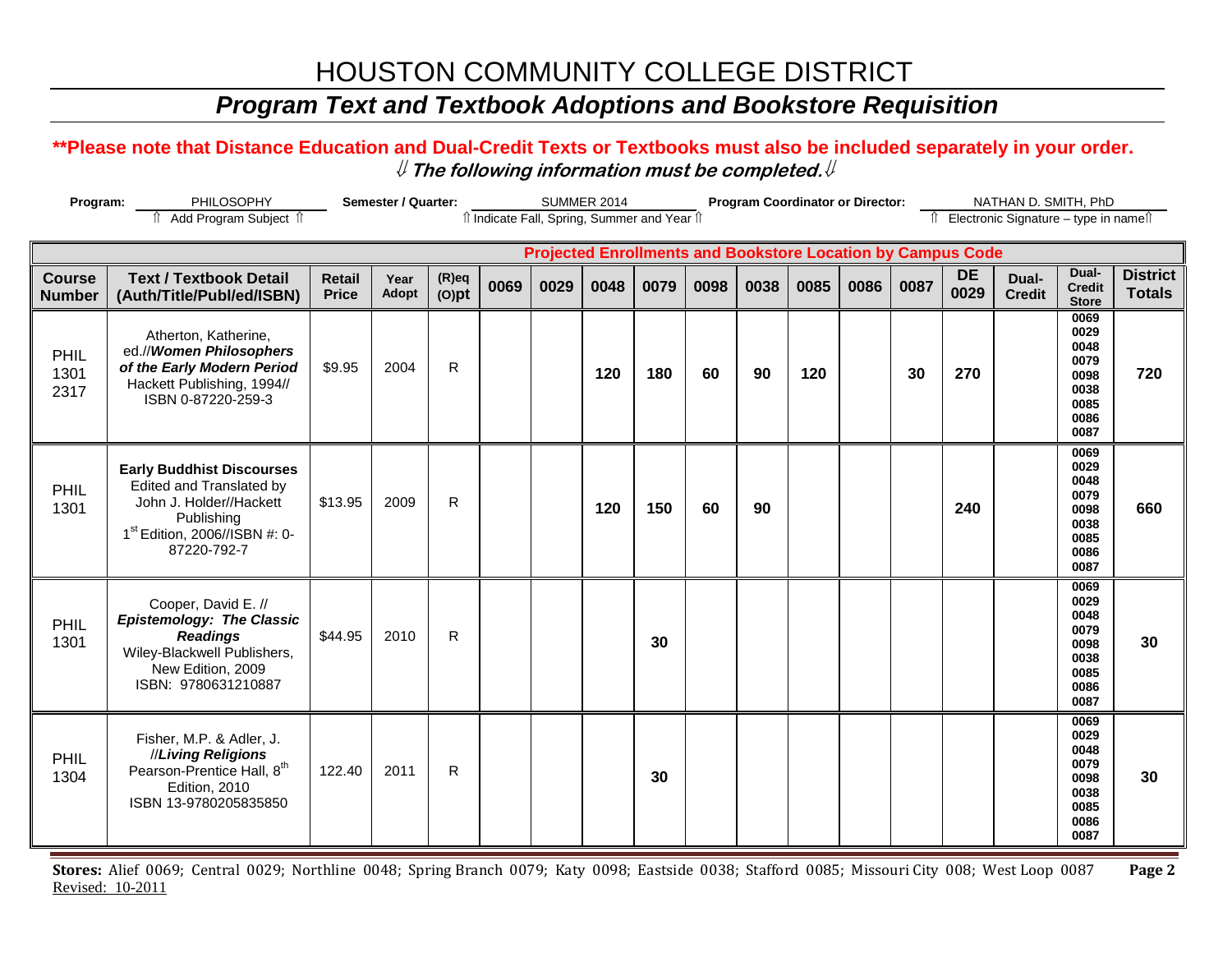## *Program Text and Textbook Adoptions and Bookstore Requisition*

#### **\*\*Please note that Distance Education and Dual-Credit Texts or Textbooks must also be included separately in your order.**  ⇓ **The following information must be completed.**⇓

| Program:<br>PHILOSOPHY<br>Add Program Subject 1 |                                                                                                                                                                            |                               | <b>Semester / Quarter:</b> |                      | îl Indicate Fall, Spring, Summer and Year îl |      | <b>SUMMER 2014</b> |      |      | <b>Program Coordinator or Director:</b> |      |      |      |                                                                    | NATHAN D. SMITH, PhD<br>↑ Electronic Signature - type in name |                                                                      |                                  |
|-------------------------------------------------|----------------------------------------------------------------------------------------------------------------------------------------------------------------------------|-------------------------------|----------------------------|----------------------|----------------------------------------------|------|--------------------|------|------|-----------------------------------------|------|------|------|--------------------------------------------------------------------|---------------------------------------------------------------|----------------------------------------------------------------------|----------------------------------|
|                                                 |                                                                                                                                                                            |                               |                            |                      |                                              |      |                    |      |      |                                         |      |      |      |                                                                    |                                                               |                                                                      |                                  |
|                                                 |                                                                                                                                                                            |                               |                            |                      |                                              |      |                    |      |      |                                         |      |      |      | <b>Projected Enrollments and Bookstore Location by Campus Code</b> |                                                               |                                                                      |                                  |
| <b>Course</b><br><b>Number</b>                  | <b>Text / Textbook Detail</b><br>(Auth/Title/Publ/ed/ISBN)                                                                                                                 | <b>Retail</b><br><b>Price</b> | Year<br>Adopt              | $(R)$ eq<br>$(O)$ pt | 0069                                         | 0029 | 0048               | 0079 | 0098 | 0038                                    | 0085 | 0086 | 0087 | <b>DE</b><br>0029                                                  | Dual-<br><b>Credit</b>                                        | Dual-<br><b>Credit</b><br><b>Store</b>                               | <b>District</b><br><b>Totals</b> |
| PHIL<br>1301                                    | Wollstonecraft, Mary<br>A Vindication of the Rights<br>of Man and Woman &<br><b>Hints</b><br>Sylvana Tomaselli, ed.<br>Cambridge U. Press, 1995<br>ISBN-13: 9780521436335  |                               | 2011                       | $\mathsf{R}$         |                                              |      |                    |      |      |                                         | 120  |      | 30   |                                                                    |                                                               | 0069<br>0029<br>0048<br>0079<br>0098<br>0038<br>0085<br>0086<br>0087 | 150                              |
| PHIL<br>1301                                    | Wollstonecraft, Mary<br>A Vindication of the Rights<br>of Women<br><b>Dover Publications</b><br>Dover Thrift Edition, 1996<br>ISBN: 0-48629-036-0                          |                               | 2011                       | R                    |                                              | 240  |                    |      |      |                                         |      |      |      |                                                                    |                                                               | 0069<br>0029<br>0048<br>0079<br>0098<br>0038<br>0085<br>0086<br>0087 | 240                              |
| PHIL<br>1301                                    | Turkle, Sherry<br>Alone Together: Why We<br><b>Expect More From</b><br><b>Technology and Less from</b><br><b>Each Other</b><br>Basic Books, 2011<br>ISBN: 13-9780465010219 |                               | 2011                       | $\mathsf{R}$         |                                              |      |                    |      |      |                                         | 120  |      | 30   |                                                                    |                                                               | 0069<br>0029<br>0048<br>0079<br>0098<br>0038<br>0085<br>0086<br>0087 | 150                              |
| PHIL<br>1301                                    | Hume, David<br><b>An Enquiry Concerning</b><br><b>Human Understanding</b><br><b>Hackett Publishing</b><br>1 <sup>st</sup> Edition, 1993<br>ISBN: 0-87220-229-1             |                               | 2001                       | $\mathsf{R}$         |                                              |      |                    |      |      |                                         | 120  |      | 30   |                                                                    |                                                               | 0069<br>0029<br>0048<br>0079<br>0098<br>0038<br>0085<br>0086<br>0087 | 150                              |

**Stores:** Alief 0069; Central 0029; Northline 0048; Spring Branch 0079; Katy 0098; Eastside 0038; Stafford 0085; Missouri City 008; West Loop 0087 **Page 3** Revised: 10-2011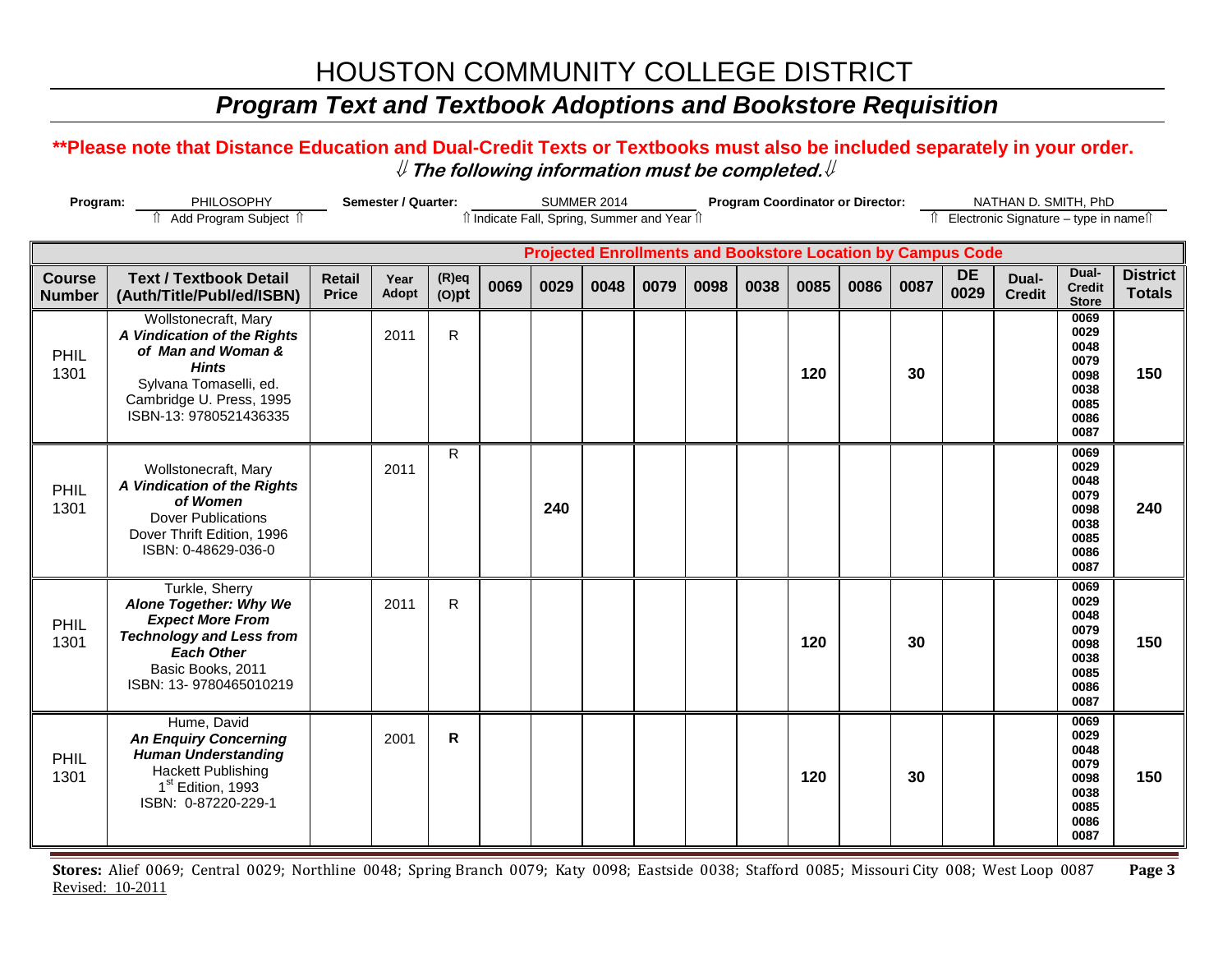## *Program Text and Textbook Adoptions and Bookstore Requisition*

#### **\*\*Please note that Distance Education and Dual-Credit Texts or Textbooks must also be included separately in your order.**  ⇓ **The following information must be completed.**⇓

| Program:                       | PHILOSOPHY                                                                                                                                 |                               | Semester / Quarter: |                      |      |                                              | <b>FALL 2014</b> |      |      |      | <b>Program Coordinator or Director:</b> |      |      |                                                                    | NATHAN D. SMITH, PhD                   |                                                                      |                                  |
|--------------------------------|--------------------------------------------------------------------------------------------------------------------------------------------|-------------------------------|---------------------|----------------------|------|----------------------------------------------|------------------|------|------|------|-----------------------------------------|------|------|--------------------------------------------------------------------|----------------------------------------|----------------------------------------------------------------------|----------------------------------|
|                                | Add Program Subject 1                                                                                                                      |                               |                     |                      |      | îl Indicate Fall, Spring, Summer and Year îl |                  |      |      |      |                                         |      |      |                                                                    | î Electronic Signature – type in nameî |                                                                      |                                  |
|                                |                                                                                                                                            |                               |                     |                      |      |                                              |                  |      |      |      |                                         |      |      | <b>Projected Enrollments and Bookstore Location by Campus Code</b> |                                        |                                                                      |                                  |
| <b>Course</b><br><b>Number</b> | <b>Text / Textbook Detail</b><br>(Auth/Title/Publ/ed/ISBN)                                                                                 | <b>Retail</b><br><b>Price</b> | Year<br>Adopt       | $(R)$ eq<br>$(O)$ pt | 0069 | 0029                                         | 0048             | 0079 | 0098 | 0038 | 0085                                    | 0086 | 0087 | <b>DE</b><br>0029                                                  | Dual-<br><b>Credit</b>                 | Dual-<br><b>Credit</b><br><b>Store</b>                               | <b>District</b><br><b>Totals</b> |
| PHIL<br>1301<br>2306           | Ghandi, Mahatma<br><b>Selected Political Writings</b><br><b>Hackett Publishing</b><br>1 <sup>st</sup> Edition, 1996<br>ISBN: 0-87220-330-1 |                               | 2001                | R                    | 30   | 240                                          | 60               | 210  | 30   | 60   |                                         |      |      | 150                                                                |                                        | 0069<br>0029<br>0048<br>0079<br>0098<br>0038<br>0085<br>0086<br>0087 | 780                              |
| PHIL<br>1301                   | Dewey, John<br><b>Democracy and Education</b><br>Simon & Schuster Trade<br>1 <sup>st</sup> Edition, 1997<br>ISBN: 0-68483-631-9            |                               | 2002                | ${\sf R}$            |      |                                              |                  |      |      |      | 120                                     |      | 30   |                                                                    |                                        | 0069<br>0029<br>0048<br>0079<br>0098<br>0038<br>0085<br>0086<br>0087 | 150                              |
| PHIL<br>2303                   | Klenk, Virginia<br><b>Understanding Symbolic</b><br>Logic // Prentice Hall<br>Paper Edition, 2008<br>ISBN: 0132051524                      | 124.33                        | 2008                | R                    | 30   |                                              |                  |      | 30   | 30   |                                         |      |      |                                                                    |                                        | 0069<br>0029<br>0048<br>0079<br>0098<br>0038<br>0085<br>0086<br>0087 | 120                              |
| PHIL<br>2303                   | Magnus, P. D. and Loftis,<br>Robert J.<br>For All X<br>Lorrain County Remix<br>Creative Commons 3.0<br>http://forallxremix.org/            | <b>FREE</b>                   | 2013                | $\mathsf{R}$         |      |                                              |                  | 30   |      |      |                                         |      | 30   |                                                                    |                                        | 0069<br>0029<br>0048<br>0079<br>0098<br>0038<br>0085<br>0086<br>0087 | 60                               |

**Stores:** Alief 0069; Central 0029; Northline 0048; Spring Branch 0079; Katy 0098; Eastside 0038; Stafford 0085; Missouri City 008; West Loop 0087 **Page 4** Revised: 10-2011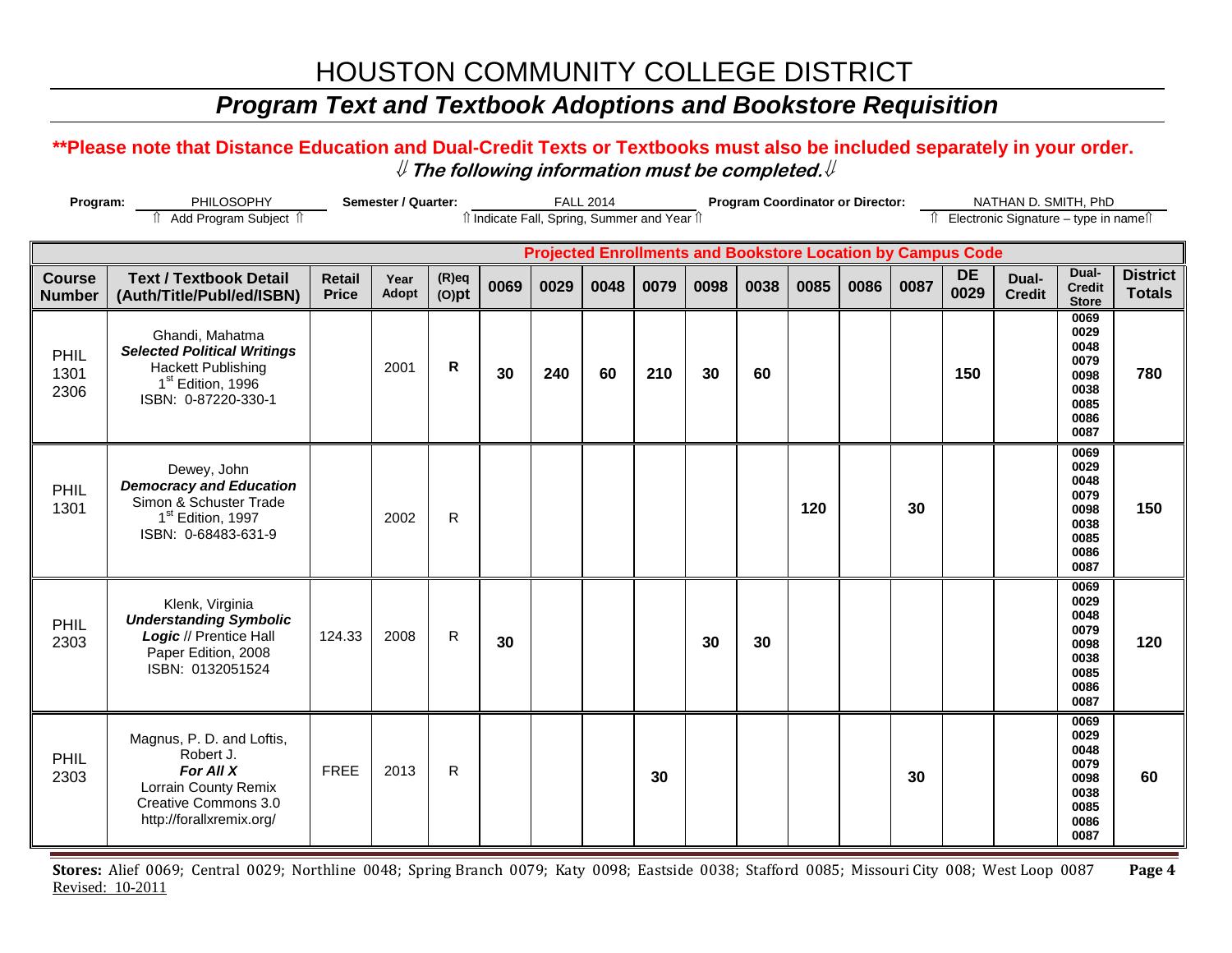## *Program Text and Textbook Adoptions and Bookstore Requisition*

#### **\*\*Please note that Distance Education and Dual-Credit Texts or Textbooks must also be included separately in your order.**  ⇓ **The following information must be completed.**⇓

| Semester / Quarter:<br>Program:<br>PHILOSOPHY<br>fî Add Program Subject îl |                                                                                                                                             |                               |               |                      |      |                                              | <b>FALL 2014</b> |      |      | <b>Program Coordinator or Director:</b>                            |      |      |      |                   | NATHAN D. SMITH, PhD                     |                                                                      |                                  |
|----------------------------------------------------------------------------|---------------------------------------------------------------------------------------------------------------------------------------------|-------------------------------|---------------|----------------------|------|----------------------------------------------|------------------|------|------|--------------------------------------------------------------------|------|------|------|-------------------|------------------------------------------|----------------------------------------------------------------------|----------------------------------|
|                                                                            |                                                                                                                                             |                               |               |                      |      | îl Indicate Fall, Spring, Summer and Year îl |                  |      |      |                                                                    |      |      |      |                   | Îl Electronic Signature - type in nameîl |                                                                      |                                  |
|                                                                            |                                                                                                                                             |                               |               |                      |      |                                              |                  |      |      | <b>Projected Enrollments and Bookstore Location by Campus Code</b> |      |      |      |                   |                                          |                                                                      |                                  |
| <b>Course</b><br><b>Number</b>                                             | <b>Text / Textbook Detail</b><br>(Auth/Title/Publ/ed/ISBN)                                                                                  | <b>Retail</b><br><b>Price</b> | Year<br>Adopt | $(R)$ eq<br>$(O)$ pt | 0069 | 0029                                         | 0048             | 0079 | 0098 | 0038                                                               | 0085 | 0086 | 0087 | <b>DE</b><br>0029 | Dual-<br><b>Credit</b>                   | Dual-<br><b>Credit</b><br><b>Store</b>                               | <b>District</b><br><b>Totals</b> |
| PHIL<br>2306                                                               | Kant, Immanuel<br><b>Grounding for the</b><br><b>Metaphysics of Morals</b><br>Hackett Publishing, 3rd<br>Edition, 1993<br>978-0-87220-166-8 | \$8.95                        | 2012          | R                    | 30   | 90                                           | 60               | 210  | 30   | 60                                                                 | 60   |      | 30   | 330               |                                          | 0069<br>0029<br>0048<br>0079<br>0098<br>0038<br>0085<br>0086<br>0087 | 990                              |
| PHIL<br>2306                                                               | Bentham and Mill//Classical<br>Utilitarianism//J. Troyer<br>ed.//Hackett Publishing, 1st<br>Edition, 2003<br>ISBN: 0-87220-649-1            | \$11.95                       | 2008          | $\mathsf{R}$         | 30   | 90                                           | 60               | 210  | 30   | 60                                                                 | 60   |      | 30   | 330               |                                          | 0069<br>0029<br>0048<br>0079<br>0098<br>0038<br>0085<br>0086<br>0087 | 990                              |
| PHIL<br>2306                                                               | Aquinas, Thomas //The<br><b>Cardinal Virtues//Hackett</b><br>Publishing 1 <sup>st</sup> Edition,<br>1988//ISBN 0-87220-745-5                | \$13.95                       | 2006          | R                    | 30   |                                              | 60               | 210  | 30   | 60                                                                 |      |      |      | 240               |                                          | 0069<br>0029<br>0048<br>0079<br>0098<br>0038<br>0085<br>0086<br>0087 | 630                              |
| PHIL<br>2306                                                               | Nietzsche, Friedrich<br><b>Genealogy of Morality</b><br>Hackett Publishing, 1<br>Edition.1998<br>ISBN: 0-87220-283-6                        |                               | 2008          | $\mathsf{R}$         |      | 60                                           |                  |      |      |                                                                    |      |      |      |                   |                                          | 0069<br>0029<br>0048<br>0079<br>0098<br>0038<br>0085<br>0086<br>0087 | 60                               |

**Stores:** Alief 0069; Central 0029; Northline 0048; Spring Branch 0079; Katy 0098; Eastside 0038; Stafford 0085; Missouri City 008; West Loop 0087 **Page 5** Revised: 10-2011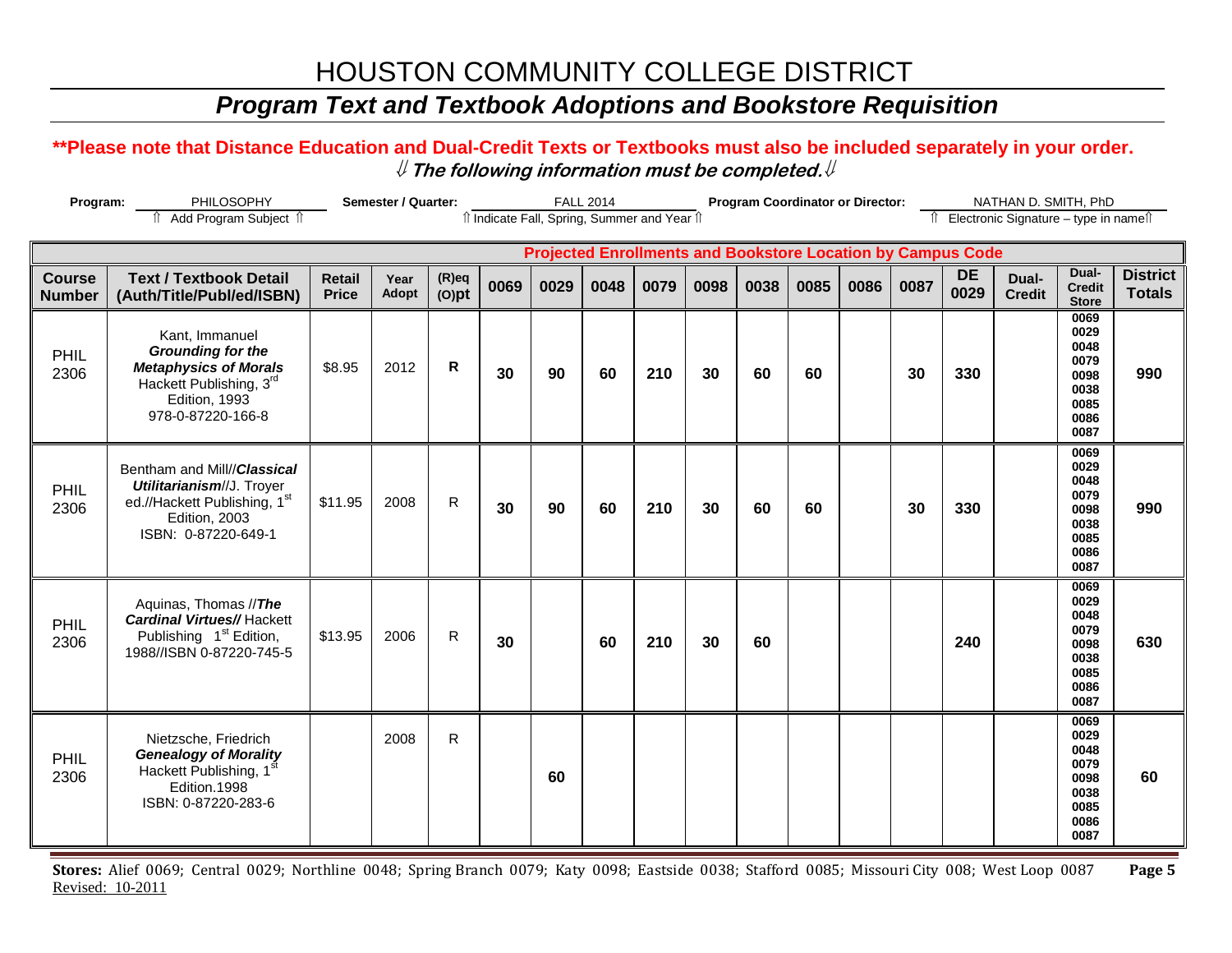## *Program Text and Textbook Adoptions and Bookstore Requisition*

#### **\*\*Please note that Distance Education and Dual-Credit Texts or Textbooks must also be included separately in your order.**  ⇓ **The following information must be completed.**⇓

| Program:                       | <b>Semester / Quarter:</b><br>PHILOSOPHY<br>Add Program Subject 1                                                                                      |                               |               |                      |      |                                                                    | <b>FALL 2014</b> |      |      | <b>Program Coordinator or Director:</b> |      |      |      |                   | NATHAN D. SMITH, PhD                   |                                                                      |                                  |
|--------------------------------|--------------------------------------------------------------------------------------------------------------------------------------------------------|-------------------------------|---------------|----------------------|------|--------------------------------------------------------------------|------------------|------|------|-----------------------------------------|------|------|------|-------------------|----------------------------------------|----------------------------------------------------------------------|----------------------------------|
|                                |                                                                                                                                                        |                               |               |                      |      | îl Indicate Fall, Spring, Summer and Year îl                       |                  |      |      |                                         |      |      |      |                   | î Electronic Signature - type in nameî |                                                                      |                                  |
|                                |                                                                                                                                                        |                               |               |                      |      | <b>Projected Enrollments and Bookstore Location by Campus Code</b> |                  |      |      |                                         |      |      |      |                   |                                        |                                                                      |                                  |
| <b>Course</b><br><b>Number</b> | <b>Text / Textbook Detail</b><br>(Auth/Title/Publ/ed/ISBN)                                                                                             | <b>Retail</b><br><b>Price</b> | Year<br>Adopt | $(R)$ eq<br>$(O)$ pt | 0069 | 0029                                                               | 0048             | 0079 | 0098 | 0038                                    | 0085 | 0086 | 0087 | <b>DE</b><br>0029 | Dual-<br><b>Credit</b>                 | Dual-<br><b>Credit</b><br><b>Store</b>                               | <b>District</b><br><b>Totals</b> |
| PHIL<br>2306                   | Aristotle<br><b>Nicomachean Ethics</b><br>Ostwald, trsl.<br>Prentice Hall, 2 <sup>nd</sup> Edition,<br>1962<br>ISBN: 9780023895302                     |                               | 2008          | R                    |      | 60                                                                 |                  |      |      |                                         |      |      |      |                   |                                        | 0069<br>0029<br>0048<br>0079<br>0098<br>0038<br>0085<br>0086<br>0087 | 60                               |
| PHIL<br>2306                   | de Beauvoir, Simone<br><b>Ethics of Ambiguity</b><br>B. Frechtman, trsl.<br>Citadel Press, 1990<br>ISBN: 080650160X                                    |                               | 2004          | $\mathsf{R}$         |      |                                                                    |                  |      |      |                                         | 60   |      | 60   |                   |                                        | 0069<br>0029<br>0048<br>0079<br>0098<br>0038<br>0085<br>0086<br>0087 | 120                              |
| PHIL<br>2307                   | Benhabib, Seyla//The Rights<br>of Others: Aliens,<br>Residents, and<br>Citizens//Cambridge U.<br><b>Press, 2004</b><br>ISBN 0-521-53860-2              | \$30.00                       | 2005          | $\mathsf{R}$         |      |                                                                    |                  |      |      |                                         |      |      |      | 35                |                                        | 0069<br>0029<br>0048<br>0079<br>0098<br>0038<br>0085<br>0086<br>0087 | 35                               |
| PHIL<br>2307                   | Sandel, M. J.//Justice:<br><b>What's the Right Thing to</b><br>Do? Farrar, Straus, and<br><b>Giroux, 2010</b><br>ISBN: 0374532508 / 978-<br>0374532505 | \$15.00                       | 2011          | $\mathsf{R}$         |      |                                                                    |                  |      |      |                                         |      |      |      | 35                |                                        | 0069<br>0029<br>0048<br>0079<br>0098<br>0038<br>0085<br>0086<br>0087 | 35                               |

**Stores:** Alief 0069; Central 0029; Northline 0048; Spring Branch 0079; Katy 0098; Eastside 0038; Stafford 0085; Missouri City 008; West Loop 0087 **Page 6** Revised: 10-2011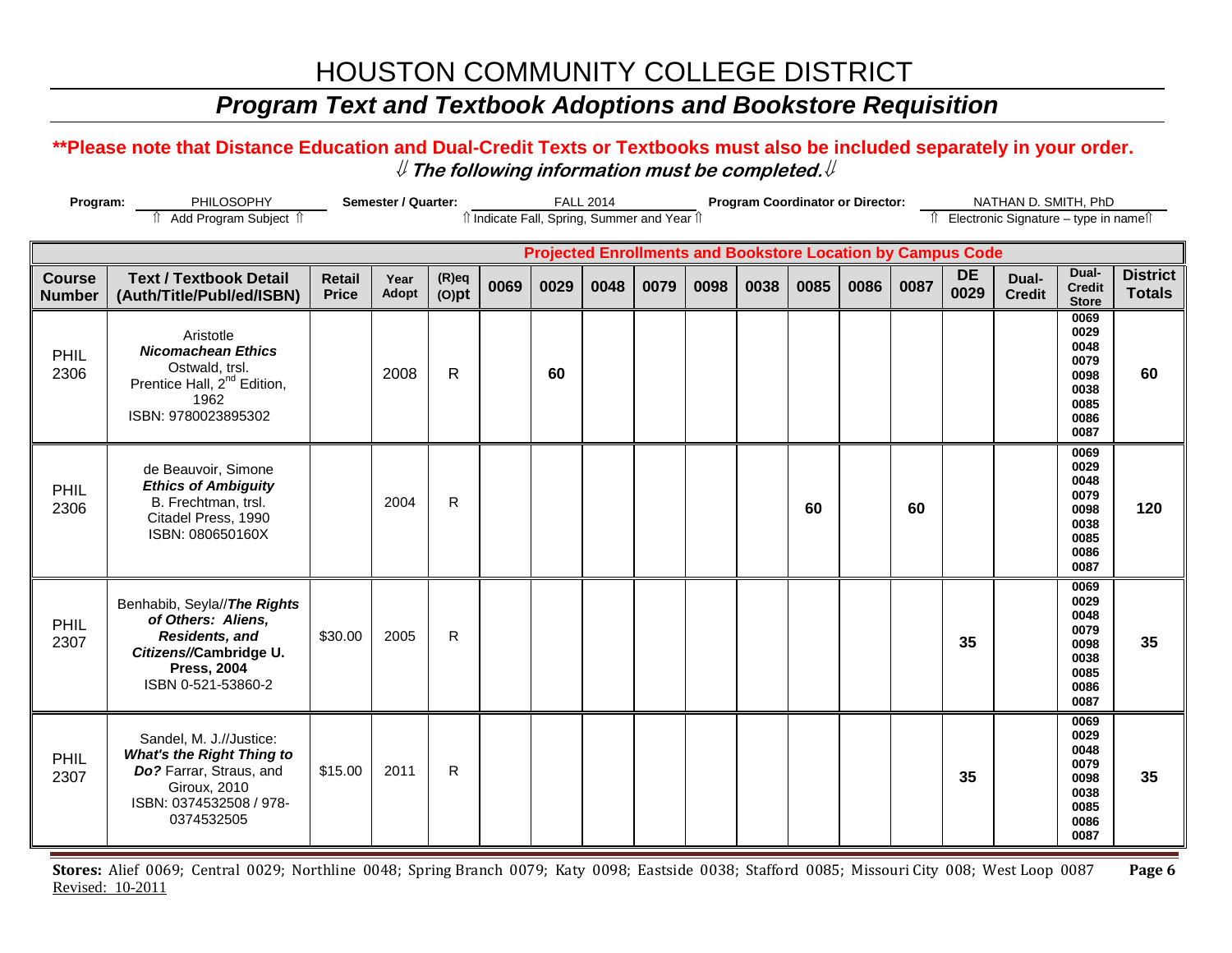## *Program Text and Textbook Adoptions and Bookstore Requisition*

#### **\*\*Please note that Distance Education and Dual-Credit Texts or Textbooks must also be included separately in your order.**  ⇓ **The following information must be completed.**⇓

| Semester / Quarter:<br>Program:<br>PHILOSOPHY<br>fî Add Program Subject fî |                                                                                                                                                                |                               |               |                      |      |                                                                    | <b>FALL 2014</b> |      |      |      | <b>Program Coordinator or Director:</b> |      |      |                   | NATHAN D. SMITH, PhD                     |                                                                      |                                  |
|----------------------------------------------------------------------------|----------------------------------------------------------------------------------------------------------------------------------------------------------------|-------------------------------|---------------|----------------------|------|--------------------------------------------------------------------|------------------|------|------|------|-----------------------------------------|------|------|-------------------|------------------------------------------|----------------------------------------------------------------------|----------------------------------|
|                                                                            |                                                                                                                                                                |                               |               |                      |      | îl Indicate Fall, Spring, Summer and Year îl                       |                  |      |      |      |                                         |      |      |                   | Îl Electronic Signature - type in nameîl |                                                                      |                                  |
|                                                                            |                                                                                                                                                                |                               |               |                      |      | <b>Projected Enrollments and Bookstore Location by Campus Code</b> |                  |      |      |      |                                         |      |      |                   |                                          |                                                                      |                                  |
| <b>Course</b><br><b>Number</b>                                             | <b>Text / Textbook Detail</b><br>(Auth/Title/Publ/ed/ISBN)                                                                                                     | <b>Retail</b><br><b>Price</b> | Year<br>Adopt | $(R)$ eq<br>$(O)$ pt | 0069 | 0029                                                               | 0048             | 0079 | 0098 | 0038 | 0085                                    | 0086 | 0087 | <b>DE</b><br>0029 | Dual-<br><b>Credit</b>                   | Dual-<br><b>Credit</b><br><b>Store</b>                               | <b>District</b><br><b>Totals</b> |
| PHIL<br>2307<br>2316                                                       | Reeve, C.D.C.//PLATO:<br><b>Republic//Hackett Publishing</b><br>1st Edition, 2004//<br>ISBN: 0-87220-736-6                                                     | \$12.95                       | 2009          | R                    |      |                                                                    |                  |      |      |      |                                         |      |      | 70                |                                          | 0069<br>0029<br>0048<br>0079<br>0098<br>0038<br>0085<br>0086<br>0087 | 70                               |
| PHIL<br>2316                                                               | Leaman, O<br><b>Introduction to Classical</b><br><b>Islamic Philosophy</b><br>Cambridge University Press,<br>2 <sup>nd</sup> Edition, 2002<br>ISBN: 0521797578 |                               | 2004          | $\mathsf{R}$         |      |                                                                    |                  | 30   |      |      |                                         |      |      | 35                |                                          | 0069<br>0029<br>0048<br>0079<br>0098<br>0038<br>0085<br>0086<br>0087 | 65                               |
| PHIL<br>2316                                                               | Cornford, F.<br>Plato's Cosmology-<br><b>Timaeus</b><br>Hackett Publishing, 1997<br>ISBN: 0-87220-386-7                                                        |                               | 2008          | R                    |      |                                                                    |                  |      |      |      |                                         |      |      | 35                |                                          | 0069<br>0029<br>0048<br>0079<br>0098<br>0038<br>0085<br>0086<br>0087 | 35                               |
| PHIL<br>2316                                                               | Irwin, Fine//ARISTOTLE<br><b>Introductory</b><br>Readings//Hackett<br>Publishing<br>1996//ISBN 0-87220-339-5                                                   | \$12.95                       | 2000          | $\mathsf{R}$         |      |                                                                    |                  | 30   |      |      |                                         |      |      | 70                |                                          | 0069<br>0029<br>0048<br>0079<br>0098<br>0038<br>0085<br>0086<br>0087 | 105                              |

**Stores:** Alief 0069; Central 0029; Northline 0048; Spring Branch 0079; Katy 0098; Eastside 0038; Stafford 0085; Missouri City 008; West Loop 0087 **Page 7** Revised: 10-2011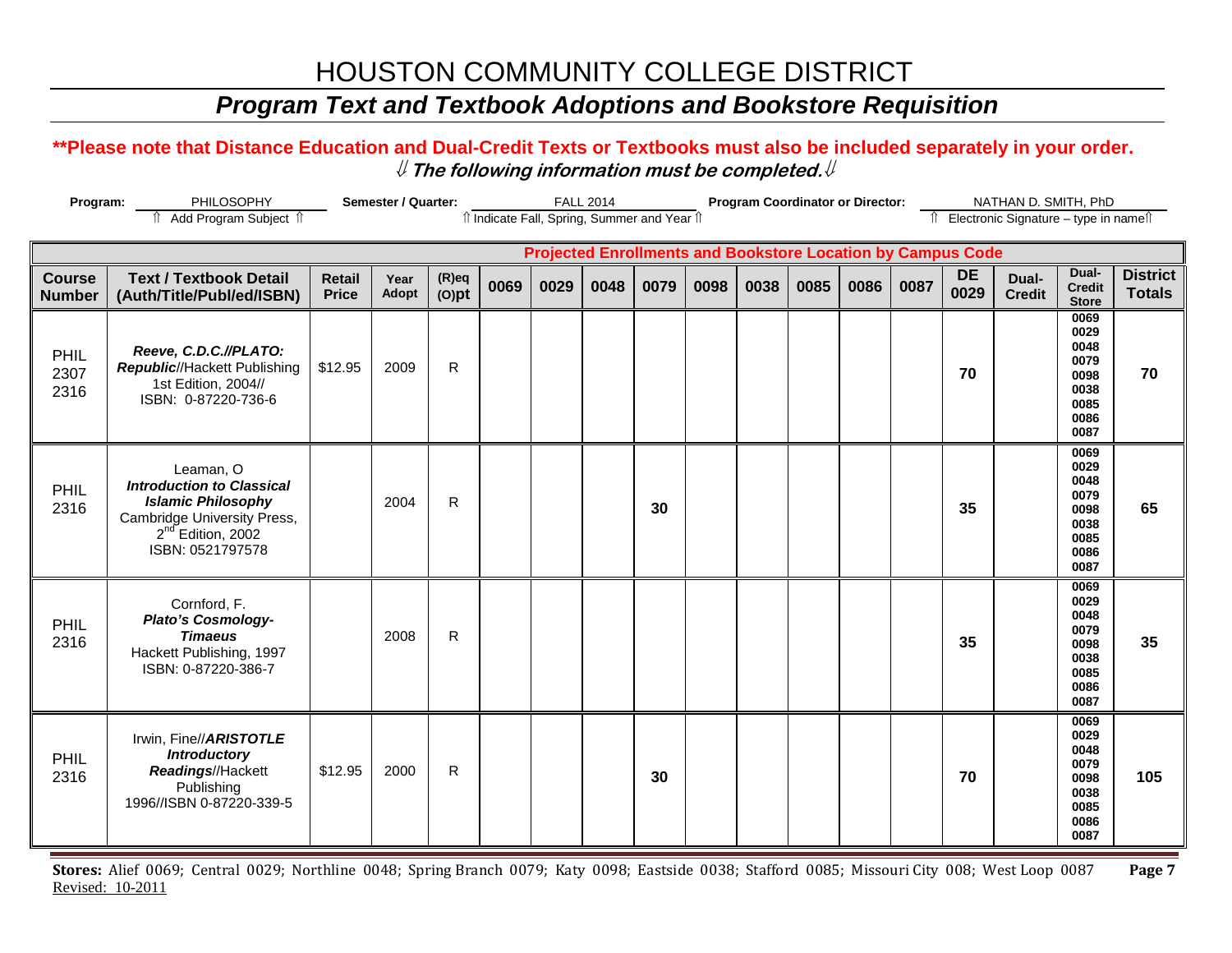## *Program Text and Textbook Adoptions and Bookstore Requisition*

#### **\*\*Please note that Distance Education and Dual-Credit Texts or Textbooks must also be included separately in your order.**  ⇓ **The following information must be completed.**⇓

| Program:                       | PHILOSOPHY                                                                                                                                                               | Semester / Quarter:           |               |                      |                                              |      | <b>FALL 2014</b> |      |      | <b>Program Coordinator or Director:</b> |      |      |                                                                    |                   | NATHAN D. SMITH, PhD                     |                                                                      |                                  |
|--------------------------------|--------------------------------------------------------------------------------------------------------------------------------------------------------------------------|-------------------------------|---------------|----------------------|----------------------------------------------|------|------------------|------|------|-----------------------------------------|------|------|--------------------------------------------------------------------|-------------------|------------------------------------------|----------------------------------------------------------------------|----------------------------------|
|                                | Add Program Subject 1                                                                                                                                                    |                               |               |                      | îl Indicate Fall, Spring, Summer and Year îl |      |                  |      |      |                                         |      |      |                                                                    |                   | Îl Electronic Signature - type in nameîl |                                                                      |                                  |
|                                |                                                                                                                                                                          |                               |               |                      |                                              |      |                  |      |      |                                         |      |      | <b>Projected Enrollments and Bookstore Location by Campus Code</b> |                   |                                          |                                                                      |                                  |
| <b>Course</b><br><b>Number</b> | <b>Text / Textbook Detail</b><br>(Auth/Title/Publ/ed/ISBN)                                                                                                               | <b>Retail</b><br><b>Price</b> | Year<br>Adopt | $(R)$ eq<br>$(O)$ pt | 0069                                         | 0029 | 0048             | 0079 | 0098 | 0038                                    | 0085 | 0086 | 0087                                                               | <b>DE</b><br>0029 | Dual-<br><b>Credit</b>                   | Dual-<br><b>Credit</b><br><b>Store</b>                               | <b>District</b><br><b>Totals</b> |
| PHIL<br>2316                   | <b>Philosophy in the Middle</b><br>Ages//A. Hyman, J. Walsh, &<br>T. Williams eds.<br>Hackett<br>Publishing//Paperback<br>3rd Edition, 2010<br>ISBN: 9781603842082       | \$42.00                       | 2012          | R                    |                                              |      |                  | 30   |      |                                         |      |      |                                                                    | 70                |                                          | 0069<br>0029<br>0048<br>0079<br>0098<br>0038<br>0085<br>0086<br>0087 | 100                              |
| PHIL<br>2316                   | Augustine<br><b>The Essential Augustine</b><br>Hackett Publishing 1974<br>ISBN: 0-915144-07-7                                                                            |                               | 2005          | R                    |                                              |      |                  |      |      |                                         |      |      |                                                                    | 35                |                                          | 0069<br>0029<br>0048<br>0079<br>0098<br>0038<br>0085<br>0086<br>0087 | 35                               |
| PHIL<br>2317                   | Freedman, Estelle<br><b>No Turning Back</b><br><b>Ballantine Books //Trade</b><br>Paperback, 2003<br>ISBN: 978-0-345-45053-1<br>$(0-345-45053-1)$                        | \$17.00                       | 2007          | R                    |                                              |      |                  | 30   |      |                                         |      |      |                                                                    | 35                |                                          | 0069<br>0029<br>0048<br>0079<br>0098<br>0038<br>0085<br>0086<br>0087 | 65                               |
| PHIL<br>2317                   | Freedman, Estelle, ed.<br><b>The Essential Feminist</b><br><b>Reader</b><br>The Modern Library//Trade<br>Paperback, 2007<br>ISBN: 978-0-8129-7460-7<br>$(0-8129-7460-3)$ | \$17.95                       | 2007          | R                    |                                              |      |                  | 30   |      |                                         |      |      |                                                                    | 35                |                                          | 0069<br>0029<br>0048<br>0079<br>0098<br>0038<br>0085<br>0086<br>0087 | 65                               |

**Stores:** Alief 0069; Central 0029; Northline 0048; Spring Branch 0079; Katy 0098; Eastside 0038; Stafford 0085; Missouri City 008; West Loop 0087 **Page 8** Revised: 10-2011